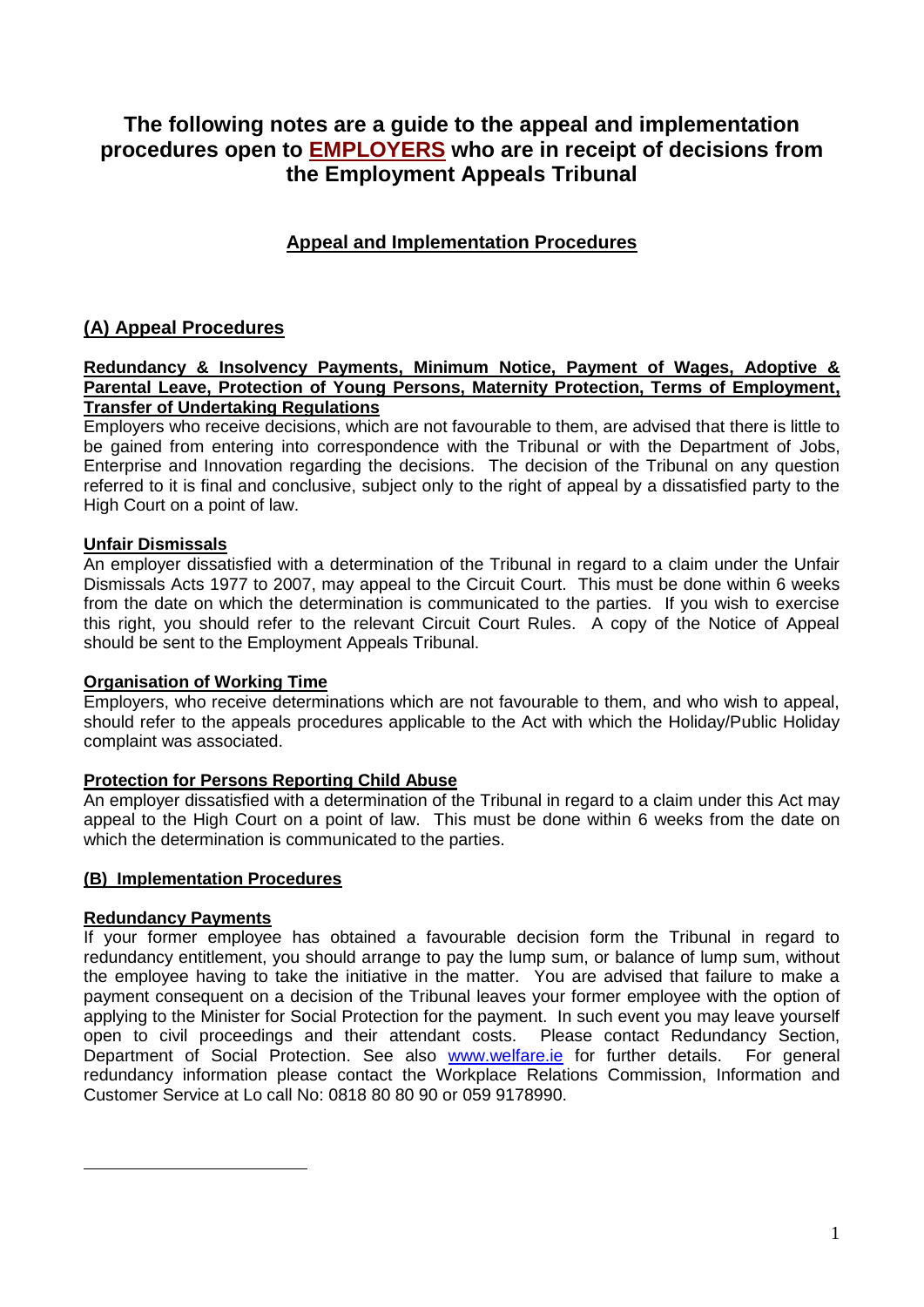## **Minimum Notice**

If the Tribunal, under the Minimum Notice and Terms of Employment Acts, 1973 to 2005, has awarded your former employee compensation, you should pay the compensation without undue delay. Under the existing law, compensation awarded by the Tribunal is recoverable as a simple contract debt in a District Court. Alternatively, proceedings for recovery may be instituted and maintained on behalf of the employee by the Minister for Jobs, Enterprise and Innovation or the employee's Trade Union. In the event of the employee's Trade Union, or the Minister for Jobs, Enterprise and Innovation exercising this right, you may leave yourself open to the attendant costs of civil proceedings.

## **Unfair Dismissals**

If your former employee has obtained a favourable determination from the Tribunal and you are not appealing the determination to the Circuit Court within the time limit set out in the Acts, you should comply with the terms of the determination. You are advised that failure to do so leaves the Minister for Jobs, Enterprise and Innovation or your employee with the option of instituting enforcement proceedings against you in the Circuit Court. In the event of the employee or the Minister for Jobs, Enterprise and Innovation exercising this right, you may leave yourself open to the attendant costs of civil proceedings.

## **Payment of Wages**

If your employee has obtained a favourable determination from the Tribunal, you should comply with its terms within the period specified in the determination or, where no such period is specified, within 6 weeks of the determination. You are advised that failure to do so leaves your employee with the option of enforcing the determination as if it were an order of the Circuit Court. In the event of the employee exercising this right you may leave yourself open to the attendant costs of civil proceedings.

## **Organisation of Working Time**

In the event of an employer failing to comply with a decision of the Tribunal under this Act, the employee concerned may seek to implement the enforcement procedures applicable to the Act with which the Holiday/Public Holiday complaint was associated.

## **Terms of Employment Information**

An employer should carry out a determination of the Employment Appeals Tribunal within 6 weeks, unless the determination is under appeal to the High Court. If the employer fails to implement such a determination, the employee concerned, or the employee's trade union, or the Minister for Jobs, Enterprise and Innovation, on behalf of the employee, may apply to the District Court for an order seeking enforcement of the determination. In the event of the employee, the employee's trade union or the Minister exercising this right you may leave yourself open to the attendant costs of civil proceedings.

## **Insolvency Payments**

If any employer is insolvent for the purposes of the Insolvency Payments Acts, certain awards made by the Tribunal to employees may be payable from the Social Insurance Fund, subject to statutory limits regarding the number of weeks and the weekly rate of pay. Also, it is essential that the award/determination shall have been made not earlier than the commencement of the relevant period, which is defined under the acts as the period of eighteen months preceding the relevant date. The relevant date may vary according to the circumstances of each case and may be the date of insolvency or the date of the relevant decision/determination (whichever is the later) or the date of termination of employment. See [www.welfare.ie](http://www.welfare.ie/) for further information..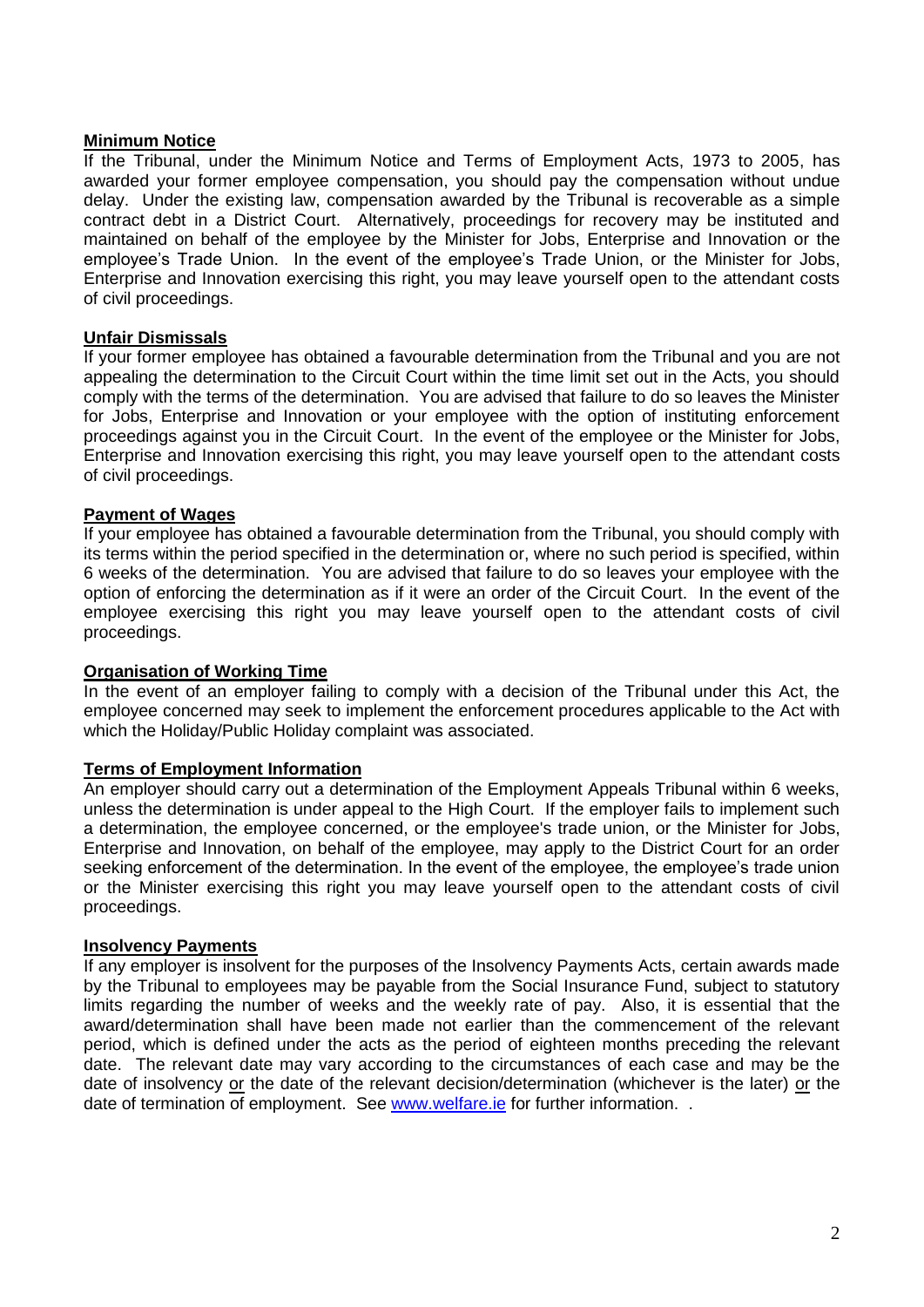## **Transfer of Undertaking Regulations**

An employer should carry out a determination of the Employment Appeals Tribunal within 6 weeks of the date on which the determination was communicated to the parties. If an employer does not carry out, within the said 6-week period, the terms specified in a determination of the Tribunal (which has not been appealed), a claim may be made to the Circuit Court for an order directing the employer to implement the determination of the Tribunal. The claim for this implementation may be made by the employee concerned or, with the consent of the employee, or any trade union (of which the employee is a member), or the Minister, if the Minister considers it appropriate

## **Maternity Protection**

If your employee has obtained a favourable determination from the Tribunal and you are not appealing a determination to the High Court on a point of law, you should comply with its terms within 4 weeks, or any other date so specified by the Tribunal. Proceedings may be instituted in the Circuit Court by the employee, or by the Minister for Justice and Equality on behalf of an employee, if it is considered appropriate, for redress under the Act against an employer who does not comply with a determination. In the event of the employee or the Minister exercising this right you may leave yourself open to the attendant costs of civil proceedings.

## **Adoptive & Parental Leave**

If your employee has obtained a favourable determination from the Tribunal and you are not appealing a determination to the High Court on a point of law, you should comply with its terms without undue delay. The employee, or Minister for Justice and Equality on behalf of the employee, may institute proceedings in the Circuit Court for redress under the Acts against an employer who has not complied with the terms of the Tribunals determination. In the event of the employee or the Minister exercising this right you may leave yourself open to the attendant costs of civil proceedings.

## **Protection of Young Persons**

An employer should carry out a determination of the Employment Appeals Tribunal within 6 weeks, unless the determination is under appeal in the High Court. If the employer fails to implement such a determination, the parent or guardian of the employee concerned, the trade union of the young person concerned, or the Minister for Jobs, Enterprise and Innovation on behalf of the employee, may apply to the District Court for an order directing the employer to carry out the determination. In the event of the employee, the employee's trade union or the Minister exercising this right you may leave yourself open to the attendant costs of civil proceedings.

## **Protections of Persons Reporting Child Abuse**

An employer should carry out a determination of the Employment Appeals Tribunal within 6 weeks unless the determination is under appeal to the High Court. If the employer fails to implement such a determination, the employee concerned, or the employee's Trade Union, or the Minister, on behalf of the employee, may apply to the Circuit Court for an order seeking enforcement of the determination.

**March 2016**